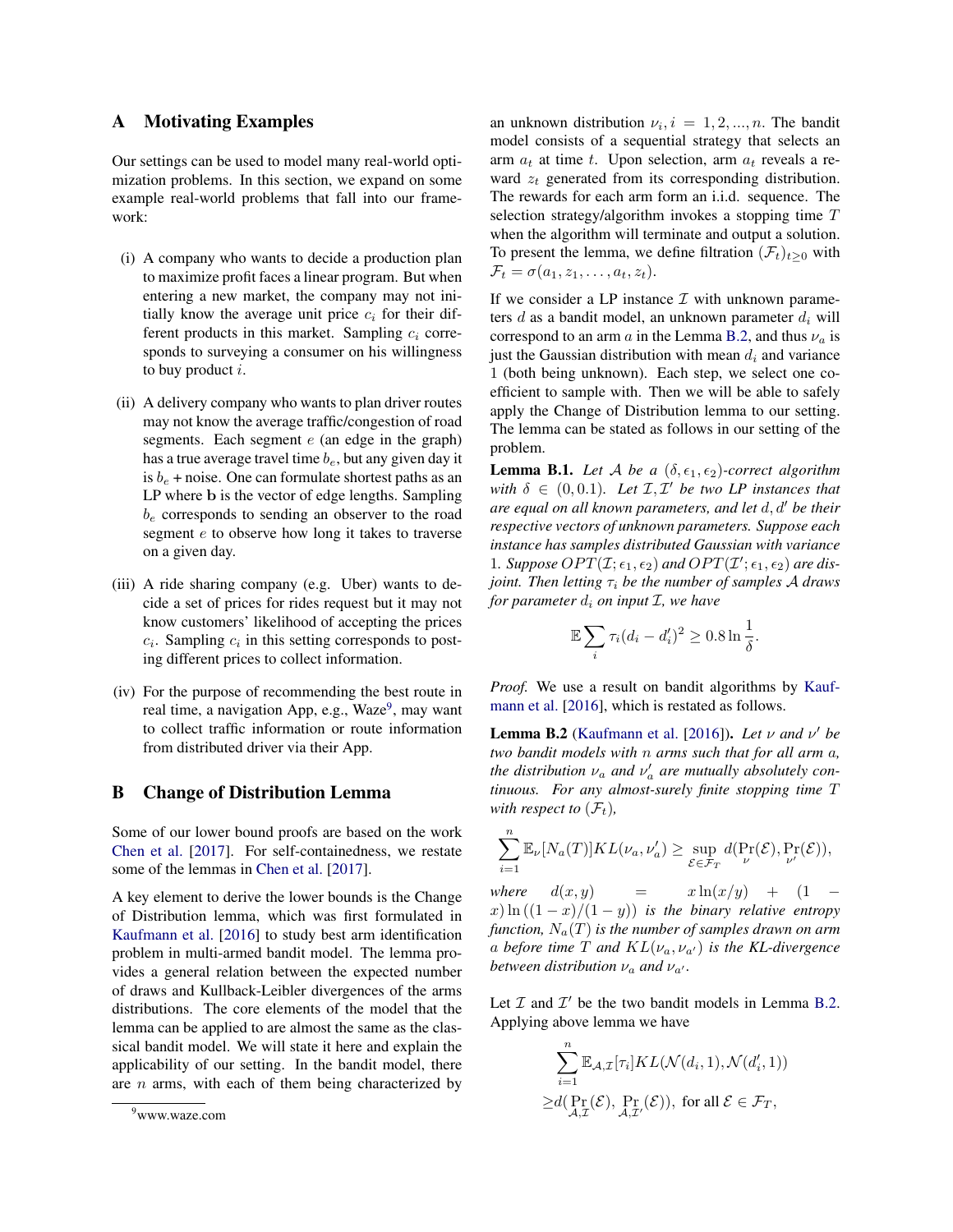where  $\mathcal{N}(\mu, \sigma)$  is the Gaussian distribution with mean  $\mu$ and variance  $\sigma$ ,  $Pr_{A,\mathcal{I}}[\mathcal{E}]$  is the probability of event  $\mathcal E$ when algorithm A is given input T, and  $\mathbb{E}_{A,\mathcal{I}}[X]$  is the expected value of random variable  $X$  when algorithm  $A$ is given input  $I$ . According to the result in Duchi, the KL-divergence for two Gaussian distribution with mean  $\mu_1, \mu_2$  and variance  $\sigma_1, \sigma_2$  is equal to

$$
\log \frac{\sigma_2}{\sigma_1} + \frac{\sigma_1^2 + (\mu_1 - \mu_2)^2}{2\sigma_2^2}
$$

.

 $\Box$ 

Thus we have  $KL(\mathcal{N}(d_i, 1), \mathcal{N}(d'_i, 1)) = \frac{1}{2}(d_i - d'_i)^2$ . We further define event  $\mathcal E$  to be the event that algorithm A finally outputs a solution in set  $OPT(\mathcal{I}; \varepsilon_1, \varepsilon_2)$ , then since A is  $(\delta, \varepsilon_1, \varepsilon_2)$ -correct and  $OPT(\mathcal{I}; \varepsilon_1, \varepsilon_2)$  is disjoint from  $OPT(\mathcal{I}'; \varepsilon_1, \varepsilon_2)$ , we have  $Pr_{\mathcal{A},\mathcal{I}}(\mathcal{E}) \geq 1 - \delta$ and  $Pr_{A,\mathcal{I}}(\mathcal{E}) \leq \delta$ . Therefore

$$
\sum_{i=1}^{n} \mathbb{E}_{\mathcal{A},\mathcal{I}}[\tau_i] \frac{1}{2} (d_i - d'_i)^2 \ge d(1 - \delta, \delta) \ge 0.4 \ln \delta^{-1}.
$$

The last step uses the fact that for all  $0 < \delta < 0.1$ ,

$$
d(1-\delta,\delta) = (1-2\delta) \ln \frac{1-\delta}{\delta} \ge 0.8 \ln \frac{1}{\sqrt{\delta}} = 0.4 \ln \delta^{-1}.
$$

# C The Unknown Constraints Case

### C.1 Proof for Theorem 4.1

Theorem 4.1 (Lower bound for unknown b). *Suppose we have a*  $(\delta, \varepsilon_1, \varepsilon_2)$ -correct algorithm A where  $\delta \in$  $(0, 0.1), \varepsilon_1 > 0, \varepsilon_2 > 0$ . Then for any  $n > 0$ , there *exists infinitely many instances of the AIALO problem with unknown-*b *with* n *variables with objective function*  $\|\mathbf{c}\|_{∞} = 1$  *such that A must draw at least* 

$$
\Omega\left(n\ln(1/\delta)\cdot\max\{\varepsilon_1,\varepsilon_2\}^{-2}\right)
$$

*samples in expectation on each of them.*

Let A be a  $(\delta, \varepsilon_1, \varepsilon_2)$ -correct algorithm. For a positive integer *n*, consider the following LP instance  $\mathcal I$  with  $n$ variables and n constraints,

max 
$$
x_1
$$
  
\ns.t.  $x_1 \leq C$ ,  
\n $x_1 + x_i \leq C$ ,  $\forall 2 \leq i \leq n$ ,  
\n $x \geq 0$ .

Clearly the optimal solution is  $x_1^* = C$  and  $x_i^* = 0$  for  $i > 1$ . Every constraint is a binding constraint. Now we prove that for any  $k \in [n]$ , algorithm A should take at least  $\Omega\left(\ln(1/\delta)\cdot \max\{\varepsilon_1, \varepsilon_2\}^{-2}\right)$  for the  $k^{th}$  constraint. We construct a new LP  $\mathcal{I}'$  by subtracting the right-hand side of  $k^{th}$  constraint by  $2(\varepsilon_1 + \varepsilon_2)$ . Then  $OPT(\mathcal{I}; \varepsilon_1, \varepsilon_2)$  and  $OPT(\mathcal{I}'; \varepsilon_1, \varepsilon_2)$  must be disjoint, since for any  $\mathbf{x} \in OPT(\mathcal{I}'; \varepsilon_1, \varepsilon_2)$ , x will not violate the  $k^{th}$  constraint of  $\mathcal{I}'$  by more than  $\varepsilon_2$ ,

$$
x_1 \leq C - 2(\varepsilon_1 + \varepsilon_2) + \varepsilon_2 < C - 2\varepsilon_1,
$$

which means that  $x \notin OPT(I; \varepsilon_1, \varepsilon_2)$ . According to Lemma [B.1,](#page-0-2)

$$
\mathbb{E}[\tau_k] \cdot 4(\varepsilon_1 + \varepsilon_2)^2 \ge 0.8 \ln(1/\delta)
$$

And since  $2 \max\{\varepsilon_1, \varepsilon_2\} \geq \varepsilon_1 + \varepsilon_2$ ,

$$
\mathbb{E}[\tau_k] = \Omega(\max\{\varepsilon_1, \varepsilon_2\}^{-2} \cdot \ln(1/\delta)).
$$

#### C.2 Proof for Theorem 4.2

Recall that our algorithm and the sample complexity theorem works as follows:

| Algorithm 4 Modified ellipsoid algorithm |  |
|------------------------------------------|--|
|                                          |  |

Output x or "failure" if it was never set.

Theorem 4.2 (Ellipsoid-UCB algorithm). *The Ellipsoid-UCB algorithm is*  $(\delta, \epsilon_1, \epsilon_2)$ -correct and with probability 1 − δ*, draws at most the following number of samples:*

$$
O\left(\sum_{i=1}^m \frac{\sigma_i^2}{\Delta_{i,\varepsilon_2/2}^2} \log \frac{m}{\delta} + \sum_{i=1}^m \frac{\sigma_i^2}{\Delta_{i,\varepsilon_2/2}^2} \log \log \left(\frac{\sigma_i^2}{\Delta_{i,\varepsilon_2/2}^2}\right)\right).
$$

<span id="page-1-0"></span><sup>10</sup>Our stopping criterion is exactly the same as in the standard ellipsoid algorithm, for which there are a variety of posaard empsold algorithm, for which there are a variety of possible criteria that work. In particular, one is  $\sqrt{c^T P^{-1} c} \le$  $\min\{\varepsilon_1, \varepsilon_2\}$ , where P is the matrix corresponding to ellipsoid  $\mathcal{E}^{(k)}$  as discussed above.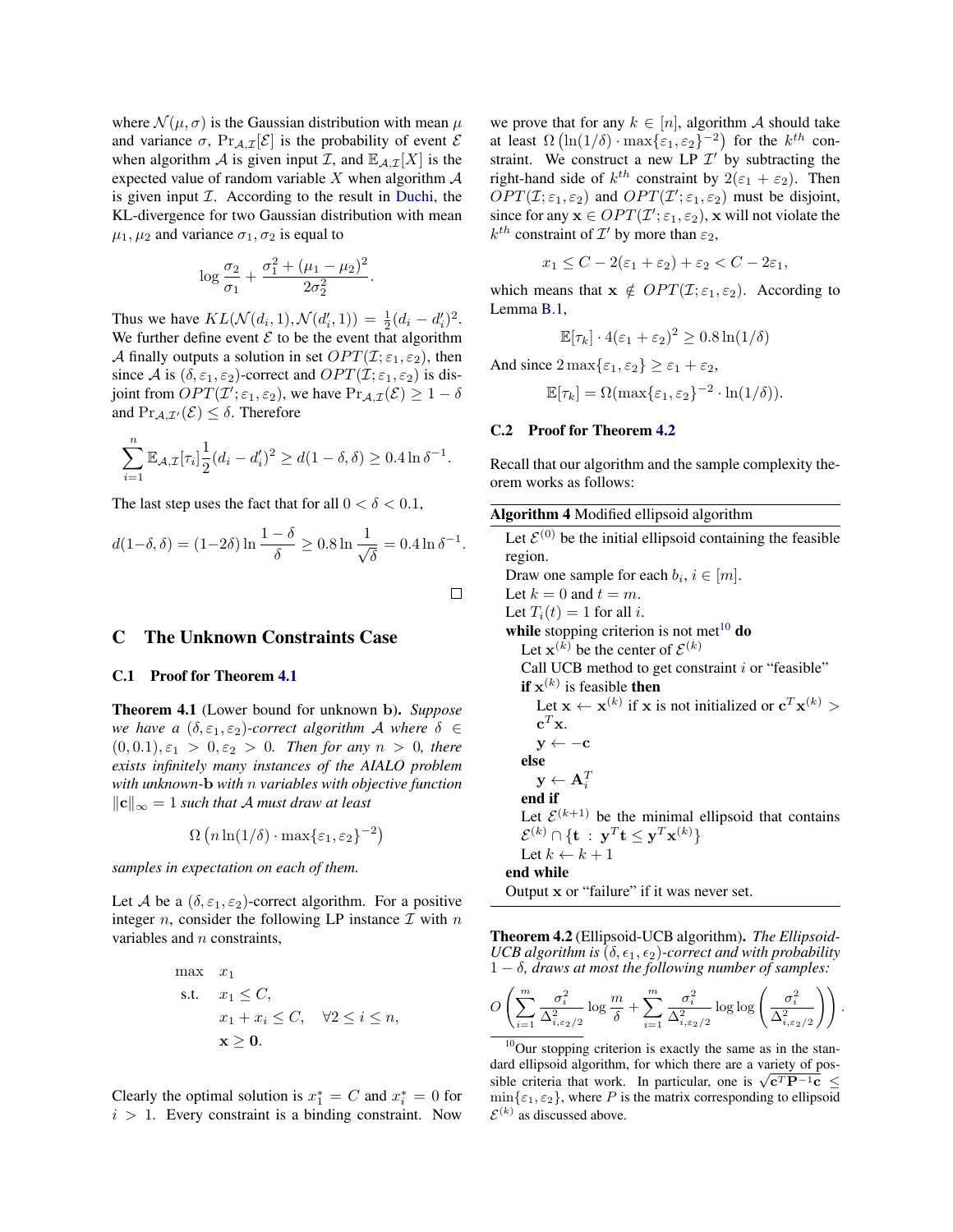## Algorithm 5 UCB-method

Input  $\mathbf{x}^{(k)}$ Set  $\delta' = \left(\frac{\delta}{20m}\right)^{2/3}$ loop

1. Let  $j$  be the constraint with the largest index,

$$
j = \arg \max_{i} \mathbf{A}_{i} \mathbf{x}^{(k)} - \hat{b}_{j,T_{j}(t)} + U_{i}(T_{i}(t)),
$$
  
where  $U_{i}(s) = 3\sqrt{\frac{2\sigma_{i}^{2} \log(\log(3s/2)/\delta')}{s}}$  and  $\hat{b}_{j,T_{j}(t)}$   
as in Definition 4.1.  
2. If  $\mathbf{A}_{j} \mathbf{x}^{(k)} - \hat{b}_{j,T_{j}(t)} - U_{j}(T_{j}(t)) > 0$  return  $j$ .  
3. If  $\mathbf{A}_{j} \mathbf{x}^{(k)} - \hat{b}_{j,T_{j}(t)} + U_{j}(T_{j}(t)) < 0$  return "feasible".  
4. If  $U_{j}(T_{i}(t)) < \varepsilon_{2}/2$  return "feasible".  
5. Let  $t \leftarrow t + 1$   
6. Draw a sample of  $b_{j}$ .  
7. Let  $T_{j}(t) = T_{j}(t-1) + 1$ .  
8. Let  $T_{i}(t) = T_{i}(t-1)$  for all  $i \neq j$ .  
end loop

Specifically, the number of samples used for  $b_i$  is at most  $\frac{\sigma_i^2}{\Delta_{i,\varepsilon_2/2}^2}$  $\left(\log(m/\delta) + \log\log(\sigma_i^2/\Delta_{i,\varepsilon_2/2}^2)\right)$ .

Our analysis is inspired by the techniques used in Jamieson et al. [2014]. The following lemma is the same as Lemma 3 in Jamieson et al. [2014], and is simplified by setting  $\varepsilon = 1/2$ . We choose 1/2 only for simplicity. It will not change our result asymptotically. The constant in this lemma can be optimized by selecting parameters carefully.

<span id="page-2-0"></span>**Lemma C.1.** *Let*  $X_1, X_2, \ldots$  *be i.i.d. sub-Gaussian random variables with scale parameter* σ *and mean*  $\mu$ . We has probability at least  $1-20\cdot\delta^{3/2}$  for all  $t \geq 1, \left| \frac{1}{t} \sum_{s=1}^t X_s - \mu \right| \leq L(t, \delta)$ , where  $L(t, \delta) =$  $\overline{1}$  $3\sqrt{\frac{2\sigma^2\log(\log(3t/2)/\delta)}{t}}$  $\frac{g(3t/2)/\delta)}{t}$ .

Define event A to be the event that  $\left|\hat{b}_{i,t} - b_i\right| \le U_i(t)$ for all  $t \geq 0$  and  $i \in [m]$ . Since our definition of  $U_i(t)$  is the same as  $L(t, (\delta/20m)^{2/3})$  in Lemma [C.1](#page-2-0) with scale parameter  $\sigma_i$ , the probability that event  ${\cal A}$  holds is at least  $1 - \delta$  according to union bound.

We prove the correctness and the sample number of the algorithm conditioning on that  $A$  holds.

Correctness: We first prove that the output of our algorithm satisfies relaxed feasibility and relaxed optimality when A holds. If our UCB-method always gives correct answer, the ellipsoid algorithm will be able to find an  $\varepsilon_1$ -suboptimal solution. So we only need to prove the correctness of the UCB-method.

• When UCB method returns a violated constraint  $j$ in line 2, it is indeed a violated one: since  $\hat{b}_{j,T_i(t)}$  –  $|b_i| \leq U_i(T_i(t)),$ 

$$
\mathbf{A}_j \mathbf{x}_k - b_j
$$
  
\n
$$
\geq \mathbf{A}_j \mathbf{x}_k - \widehat{b}_{j,T_j(t)} - U_j(T_j(t))
$$
  
\n
$$
>0.
$$

• When it returns "feasible" in line 3, no constraint is violated:

$$
\mathbf{A}_i \mathbf{x}_k - b_i
$$
  
\n
$$
\leq \mathbf{A}_i \mathbf{x}_k - \widehat{b}_{i,T_i(t)} + U_i(T_i(t))
$$
  
\n
$$
\leq \mathbf{A}_j \mathbf{x}_k - \widehat{b}_{j,T_j(t)} + U_j(T_j(t))
$$
  
\n
$$
< 0, \quad \forall i \in [m].
$$

• When it returns "feasible" in line 4, no constraint is violated more than  $\varepsilon_2$ :

$$
\mathbf{A}_{i}\mathbf{x}_{k} - b_{i}
$$
\n
$$
\leq \mathbf{A}_{i}\mathbf{x}_{k} - \widehat{b}_{i,T_{i}(t)} + U_{i}(T_{i}(t))
$$
\n
$$
\leq \mathbf{A}_{j}\mathbf{x}_{k} - \widehat{b}_{j,T_{j}(t)} + U_{j}(T_{j}(t))
$$
\n
$$
\leq \mathbf{A}_{j}\mathbf{x}_{k} - \widehat{b}_{j,T_{j}(t)} - U_{j}(T_{j}(t)) + 2U_{j}(T_{j}(t))
$$
\n
$$
\leq 0 + \varepsilon_{2}, \quad \forall i \in [m].
$$

Therefore the relaxed feasibility should be satisfied and the relaxed optimality is guaranteed by ellipsoid algorithm.

Number of samples: We bound the number of samples used on each constraint separately. The number of samples used on constraint  $i$  can be stated as the maximum  $T_i(t)$  where t is a mini-stage in which a sample of  $b_i$  is drawn. We bound  $T_i(t)$  by showing that  $U_i(T_i(t))$ should be larger than a certain value if  $b_i$  is sampled at mini-stage  $t$ . This immediately give us an upper bound of  $T_i(t)$  since  $U_i(t)$  is a decreasing function of t. Suppose  $b_i$  is sampled at mini-stage  $t$  in ellipsoid iteration  $k$ . Let  $i^*$  be the constraint with largest violation. Conditioning on  $A$  holds, the fact that constraint i have a larger index than  $i^*$  gives

<span id="page-2-1"></span>
$$
V_i(k) + 2U_i(T_i(t))
$$
  
\n
$$
\geq \mathbf{A}_i \mathbf{x}_k - \hat{b}_{i,T_i(t)} + U_i(T_i(t))
$$
  
\n
$$
\geq \mathbf{A}_{i^*} \mathbf{x}_k - \hat{b}_{i^*,T_{i^*}(t)} + U_{i^*}(T_{i^*}(t))
$$
  
\n
$$
\geq V_{i^*}(k).
$$
 (6)

which implies  $2U_i(T_i(t)) \geq V^*(k) - V_i(k)$ . Now look at line 2 in UCB-method. If a sample of  $b_i$  is drawn, we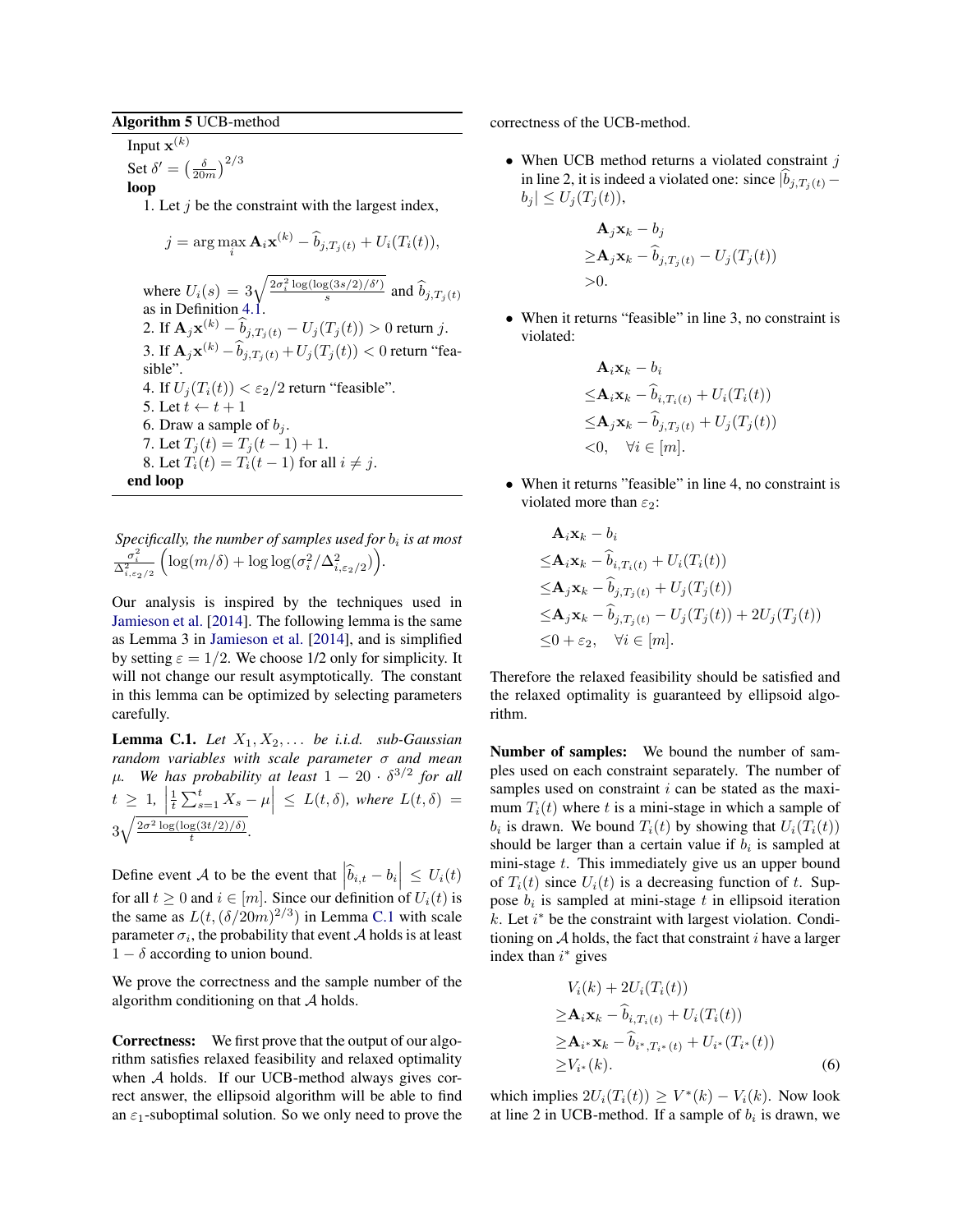should not quit in this step. So if  $V_i(k) > 0$ , we must have

$$
V_i(k) - 2U_i(T_i(t))
$$
  
\n
$$
\leq \mathbf{A}_i \mathbf{x}_k - \widehat{b}_{i,T_i(t)} - U_i(T_i(t))
$$
  
\n
$$
\leq 0.
$$
\n(7)

Similarly, because of line 3 in UCB-method, if  $V_i(k) \leq$ 0, it should be satisfied that

$$
V_i(k) + 2U_i(T_i(t))
$$
  
\n
$$
\geq \mathbf{A}_i \mathbf{x}_k - \widehat{b}_{i,T_i(t)} + U_i(T_i(t))
$$
  
\n
$$
\geq 0.
$$
 (8)

Putting inequality [\(6\)](#page-2-1), [\(7\)](#page-3-0) and [\(8\)](#page-3-1) and  $U_i(T_i(t)) \geq$  $\varepsilon_2/2$  together, we get the conclusion that  $2U_i(T_i(t)) \ge$  $\max\{V^*(k) - V_i(k), |V_i(k)|, \varepsilon_2/2\} = ga p_{i, \varepsilon_2/2}(k)$ should be satisfied if we draw a sample of  $b_i$  at ministage  $t$  in ellipsoid iteration  $k$ .

Then we do some calculation,

$$
2U_i(T_i(t)) \ge gap_{i,\varepsilon_2/2}(k)
$$
  
\n
$$
\Rightarrow 6\sqrt{\frac{2\sigma_i^2 \log(\log(3T_i(t)/2)/\delta')}{T_i(t)}} \ge gap_{i,\varepsilon_2/2}(k)
$$
  
\n
$$
\Rightarrow \frac{\log(\log(3T_i(t)/2)/\delta')}{T_i(t)} \ge \frac{gap_{i,\varepsilon_2/2}^2(k)}{72\sigma_i^2}
$$
  
\n
$$
\Rightarrow T_i(t) \le \frac{108\sigma_i^2}{gap_{i,\varepsilon_2/2}^2(k)} \log\left(\frac{20m}{\delta}\right)
$$
  
\n
$$
+ \frac{72\sigma_i^2}{gap_{i,\varepsilon_2/2}^2(k)} \log\log\left(\frac{108\sigma_i^2}{gap_{i,\varepsilon_2/2}^2(k)\delta'}\right).
$$
 (9)

In the last step, we use the fact that for  $0 < \delta \leq 1, c > 0$ ,

$$
\frac{1}{t} \cdot \log \left( \frac{\log(3t/2)}{\delta} \right) \ge c
$$
\n
$$
\Rightarrow \quad t \le \frac{1}{c} \log \left( \frac{2 \log(3/(2c\delta))}{\delta} \right).
$$

Take maximum of  $(9)$  over all k and according to the definition of  $\Delta_{i,\epsilon_2/2}$ ,

$$
T_i(t) \le \frac{108\sigma_i^2}{\Delta_{i,\varepsilon_2/2}^2} \log\left(\frac{20m}{\delta}\right) + \frac{72\sigma_i^2}{\Delta_{i,\varepsilon_2/2}^2} \log\log\left(\frac{108\sigma_i^2}{\Delta_{i,\varepsilon_2/2}^2 \delta'}\right)
$$

Therefore the overall number of samples is at most

$$
O\left(\sum_{i} \frac{\sigma_i^2}{\Delta_{i,\varepsilon_2/2}^2} \log \frac{m}{\delta} + \sum_{i} \frac{\sigma_i^2}{\Delta_{i,\varepsilon_2/2}^2} \log \log \left(\frac{\sigma_i^2}{\Delta_{i,\varepsilon_2/2}^2}\right)\right).
$$

# D Proofs for the Unknown Objective Function Case

### D.1 Proof for Theorem 5.1

<span id="page-3-0"></span>We restate the instance-wise lower bound for unknown objective function LP problems.

Theorem 5.1 (Instance lower bound). *Let* I *be an instance of AIALO in the unknown-c case. For*  $0 < \delta$  < 0.1*, any* δ*-correct algorithm* A *must draw*

$$
\Omega(Low(\mathcal{I})\ln\delta^{-1})
$$

<span id="page-3-1"></span>*samples in expectation on* I*.*

Let *T* be a LP instance  $\max_{\{x: Ax \le b\}} c^T x$ , and *A* be a  $\delta$ -correct algorithm, where  $0 < \delta < 0.1$ . Define  $t_i$  to be the expected number of samples that algorithm will draw for  $c_i$  when the input is  $\mathcal{I}$ .

We only need to show that  $5t/\ln(1/\delta)$  is a feasible solution of the convex program (3) that computes  $Low(\mathcal{I})$ .

Consider a constraint in (3)

$$
\sum_{i=1}^n\frac{(s_i^{(k)}-x_i^*)^2}{\tau_i}\leq \left(\mathbf{c}^T(\mathbf{x}^*-\mathbf{s}^{(k)})\right)^2,
$$

<span id="page-3-2"></span>where  $x^*$  is the optimal solution of  $\mathcal I$  and  $s^{(k)}$  is a corner point of the feasible region of  $I$ . To prove that  $5t/\ln(1/\delta)$  satisfies this constraint, we will construct a new LP instance  $\mathcal{I}_{\Delta}$  by adding  $\Delta$  to the objective function c, such that  $s^{(k)}$  becomes a better solution than  $x^*$ . We construct vector  $\Delta$  as follows,

$$
\Delta_i = \frac{D(x_i^* - s_i^{(k)})}{t_i}, \quad \text{and} \quad D = \frac{-2\mathbf{c}^T(\mathbf{x}^* - \mathbf{s}^{(k)})}{\sum_{i=1}^n \frac{(s_i^{(k)} - x_i^*)^2}{t_i}}.
$$

It is not difficult to verify that  $x^*$  is no longer the optimal solution of  $\mathcal{I}_{\Delta}$ :

$$
\langle \mathbf{c} + \mathbf{\Delta}, \mathbf{x}^* - \mathbf{s}^{(k)} \rangle
$$
  
=\langle \mathbf{c}, \mathbf{x}^\* - \mathbf{s}^{(k)} \rangle + \langle \mathbf{\Delta}, \mathbf{x}^\* - \mathbf{s}^{(k)} \rangle  
=\langle \mathbf{c}, \mathbf{x}^\* - \mathbf{s}^{(k)} \rangle -  
\sum\_{i=1}^n \frac{2\mathbf{c}^T(\mathbf{x}^\* - \mathbf{s}^{(k)})}{\sum\_{i=1}^n \frac{(s\_i^{(k)} - x\_i^\*)^2}{t\_i}} \cdot \frac{x\_i^\* - s\_i^{(k)}}{t\_i} \cdot (x\_i^\* - s\_i^{(k)})  
= -\langle \mathbf{c}, \mathbf{x}^\* - \mathbf{s}^{(k)} \rangle  
<0.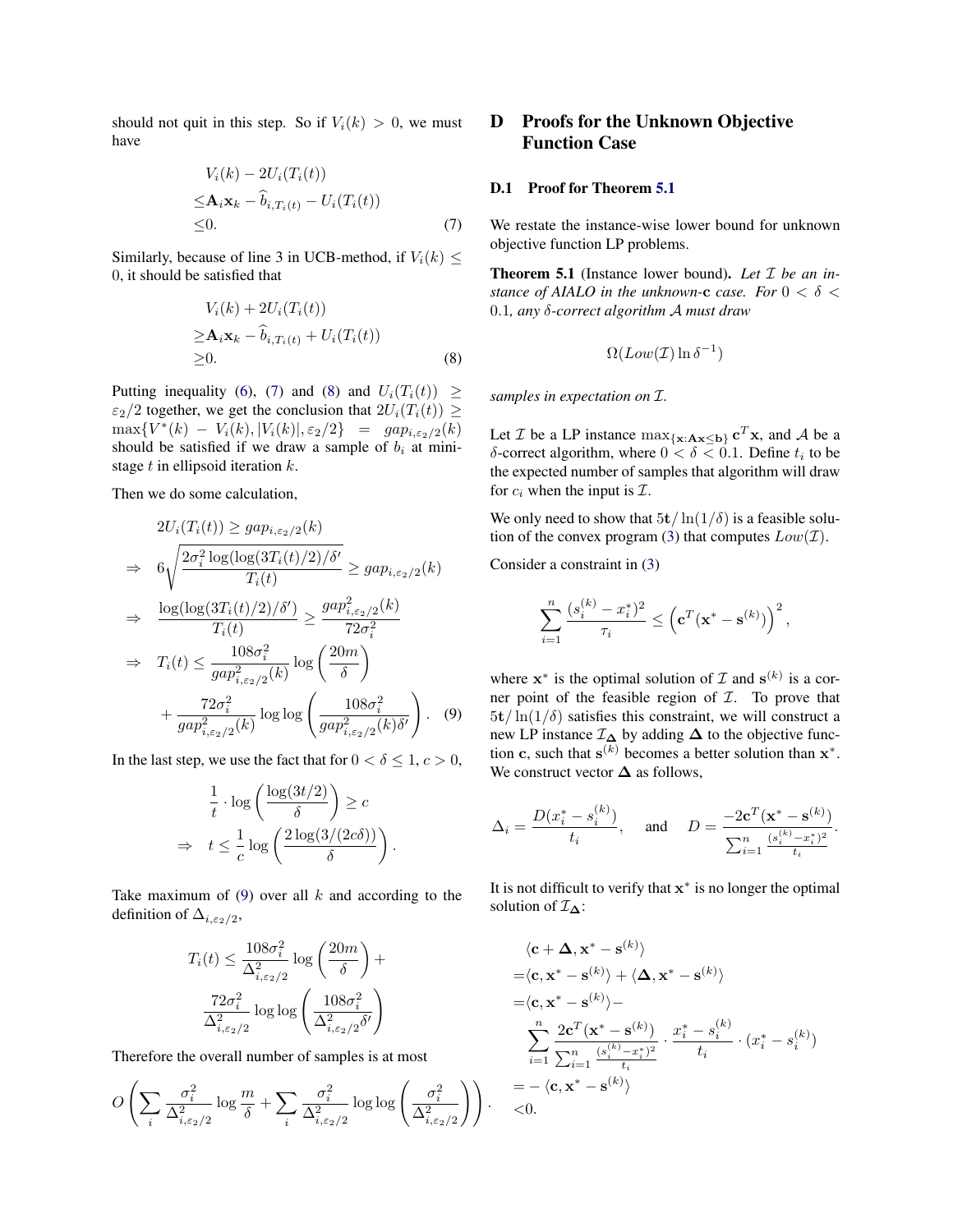Then by Lemma [B.1,](#page-0-2)

$$
0.8 \ln(1/\delta) \le \sum_{i=1}^{n} t_i \cdot \Delta_i^2
$$
  
= 
$$
\sum_{i=1}^{n} t_i \cdot \left( \frac{D(x_i^* - s_i^{(k)})}{t_i} \right)^2
$$
  
= 
$$
\sum_{i=1}^{n} \frac{(x_i^* - s^{(k)})^2}{t_i} \cdot D^2
$$
  
= 
$$
\sum_{i=1}^{n} \frac{(x_i^* - s^{(k)})^2}{t_i} \cdot \left( \frac{-2\mathbf{c}^T(\mathbf{x}^* - \mathbf{s}^{(k)})}{\sum_{i=1}^{n} \frac{(s_i^{(k)} - x_i^*)^2}{t_i}} \right)^2
$$
  
= 
$$
4 \cdot \frac{(\mathbf{c}^T(\mathbf{x}^* - \mathbf{s}^{(k)}))^2}{\sum_{i=1}^{n} \frac{(s_i^{(k)} - x_i^*)^2}{t_i}},
$$

which is equivalent to

$$
\sum_{i=1}^{n} \frac{(s_i^{(k)} - x_i^*)^2}{5t_i / \ln(1/\delta)} \leq (\mathbf{c}^T (\mathbf{x}^* - \mathbf{s}^{(k)}))^2.
$$

Therefore  $5t/\ln(1/\delta)$  is a feasible solution of the convex program (3), which completes our proof.

#### D.2 Proof for Theorem 5.2

We prove the worst case lower bound for unknown c case.

Theorem 5.2 (Worst-case lower bound for unknown c). Let *n* be a positive integer and  $\delta \in (0, 0.1)$ *. For any*  $\delta$ *correct algorithm* A*, there exists an infinite sequence of LP* instances with *n* variables,  $\mathcal{I}_1, \mathcal{I}_2, \ldots$ , such that A *takes*

$$
\Omega\left(Low({\mathcal I}_k)(\ln|S_k^{(1)}| + \ln\delta^{-1})\right)
$$

samples in expectation on  $\mathcal{I}_k$ , where  $S_k^{(1)}$  $\binom{1}{k}$  is the set of all *extreme points of the feasible region of*  $\mathcal{I}_k$ *, and*  $Low(\mathcal{I}_k)$ *goes to infinity.*

The following lemma will be used in the construction of desired LP instances.

<span id="page-4-0"></span>Lemma D.1. *Let* n *be a positive integer. There exists a constant* c, a positive integer  $l = \Omega(n)$  and  $z = 2^{cn}$  sets  $W_1, \ldots, W_z \subseteq [n]$  *such that* 

- *For all*  $i \in [z]$ *, we have*  $|W_i| = l = \Omega(n)$ *.*
- *For all*  $i \neq j$ ,  $|W_i \cap W_j| \leq l/2$ .

*Proof.* Define  $l = n/10$ . Let each  $W_i$  be a uniformly random subset of  $[n]$  with size l. Then it is satisfied that

$$
\Pr[|W_i \cap W_j| > l/2] \le 2^{-\Omega(n)}
$$

for all  $1 \le i, j \le n, i \ne j$ . So we can choose sufficiently small  $c$  such that

$$
\Pr[\exists i \neq j, |W_i \cap W_j| > l/2] \le z^2 2^{-\Omega(n)} < 1,
$$

which implies the existence of a desired sequence of subsets.  $\Box$ 

Now for any  $\delta$ -correct algorithm  $\mathcal{A}$ , we prove the existence of LP instances  $\mathcal{I}_1, \mathcal{I}_2, \ldots$ , which all have n variables.

For simplicity, all the linear program instances we construct in this proof share the same feasible region, which we define as follows. Let  $W_1, \ldots, W_z \subseteq [n]$  be the se-quence of subsets in Lemma [D.1.](#page-4-0) For a subset  $W \subseteq [n]$ , we define a point  $\mathbf{p}^W$ 

$$
p_i^W = \begin{cases} 1, & \text{if } i \in W; \\ 0, & \text{otherwise.} \end{cases}
$$

The feasible region we are going to use throughout this proof is the convex hull of  $\mathbf{p}^{W_1}, \dots, \mathbf{p}^{W_z}$ .

To find a desired LP instance  $\mathcal{I}_k$ , we first choose an arbitrary constant  $\Delta_k$ . We construct z different LP instances  $\mathcal{I}_{\Delta_k, W_1}, \ldots, \mathcal{I}_{\Delta_k, W_z}$  and show that at least one of them satisfies the condition in the theorem. Define the objective function  $\mathbf{c}^{W_j}$  of  $\mathcal{I}_{\Delta_k, W_j}$  to be

$$
c_i^{W_j} = \begin{cases} \Delta_k, & \text{if } i \in W_j; \\ -\Delta_k, & \text{otherwise.} \end{cases}
$$

Then clearly the optimal solution of  $\mathcal{I}_{\Delta_k,W_j}$  is point  $\mathbf{p}^{W_j}$ . We define  $\Pr[\mathcal{A}(\mathcal{I}_{\Delta,W_i}) = \mathbf{p}^{W_j}]$  to be the probability that algorihtm A outputs  $p^{W_j}$  when the input is  $\mathcal{I}_{\Delta,W_i}$ . Then we have

$$
\Pr[\mathcal{A}(\mathcal{I}_{\Delta,W_i}) = \mathbf{p}^{W_i}] \ge 1 - \delta,
$$

and

$$
\sum_{j:j\neq i} \Pr[\mathcal{A}(\mathcal{I}_{\Delta, W_i}) = \mathbf{p}^{W_j}] \le \delta.
$$

Thus there must exists  $W_k$  such that

$$
\Pr[\mathcal{A}(\mathcal{I}_{\Delta,W_i}) = \mathbf{p}^{W_k}] \le 2\delta/z.
$$

Let  $T$  be the number of samples used by algorithm  $A$ when the input is  $\mathcal{I}_{\Delta_k, W_k}$ . Since A is a  $\delta$ -correct algorithm,  $Pr[\mathcal{A}(\mathcal{I}_{\Delta, W_k}) = \mathbf{p}^{W_k}] \ge 1 - \delta > 0.9$ . So if we define event  $\mathcal E$  to be the event that A outputs  $\mathbf p^{W_k}$  and apply Lemma [B.2,](#page-0-1)

$$
\mathbb{E}[T] \cdot (2\Delta^2)
$$
  
\n
$$
\geq d \left( \Pr[\mathcal{A}(\mathcal{I}_{\Delta, W_k}) \mathbf{p}^{W_k}], \Pr[\mathcal{A}(\mathcal{I}_{\Delta, W_i}) = \mathbf{p}^{W_k}] \right)
$$
  
\n
$$
\geq \Omega(\ln(z/\delta))
$$
  
\n
$$
= \Omega(\ln z + \ln(1/\delta)).
$$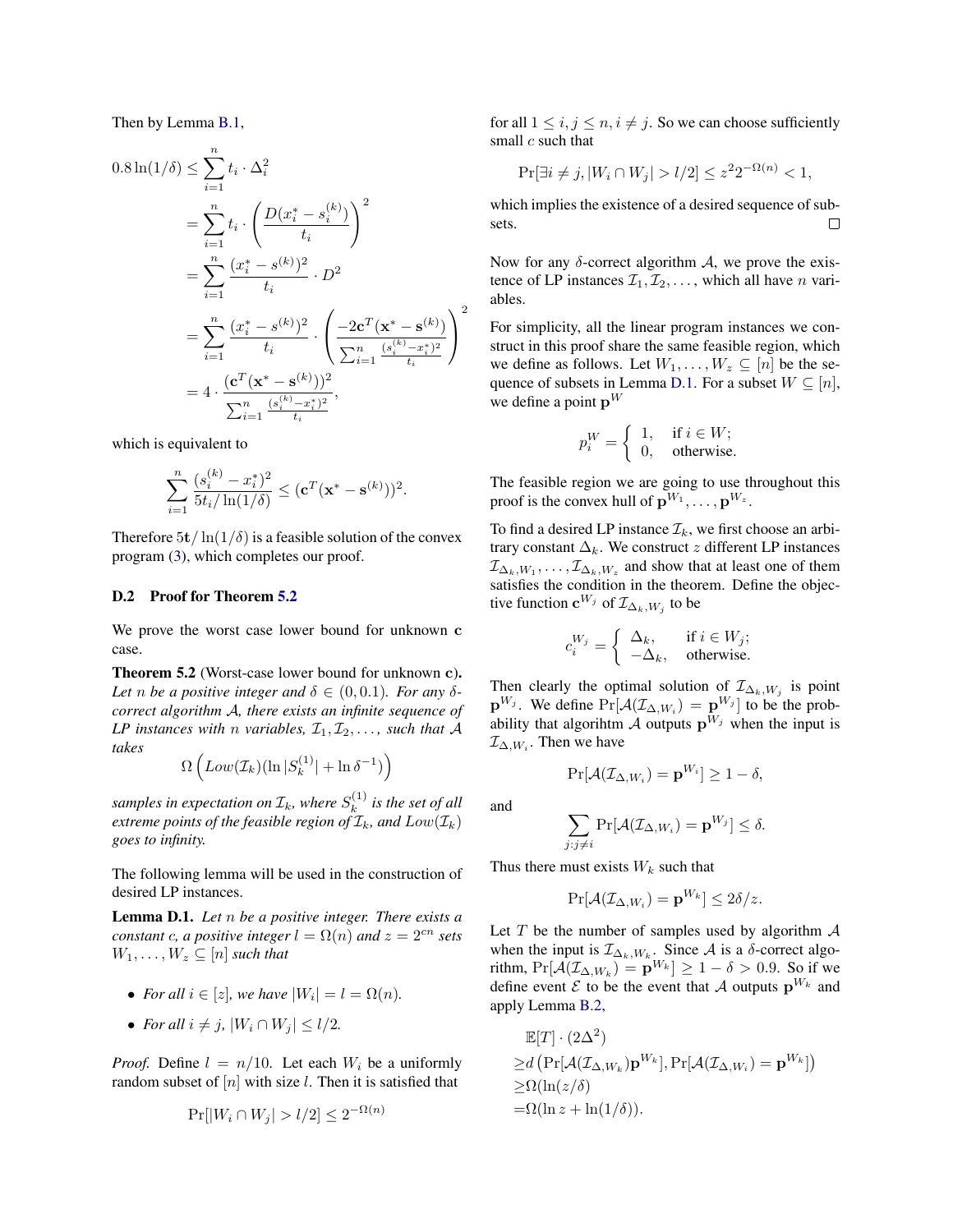Here we use the following property of  $d(1 - \delta, \delta)$  function: for  $0 < \delta < 0.1$ ,  $d(1 - \delta, \delta) \geq 0.4 \ln(1/\delta)$ . So we get a lower bound for  $\mathbb{E}[T]$ ,

$$
\mathbb{E}[T] \ge \Omega\left(\Delta^{-2}(\ln z + \ln(1/\delta))\right).
$$

Meanwhile if we look at the Instance Lower Bound,  $Low(\mathcal{I}_{\Delta, W_k}),$ 

$$
\min_{\tau} \sum_{i=1}^{n} \tau_i
$$
\n
$$
s.t. \sum_{i=1}^{n} \frac{(p_i^{W_j} - p_i^{W_k})^2}{\tau_i} \le \langle \mathbf{c}^{W_k}, (\mathbf{p}^{W_k} - \mathbf{p}^{W_j}) \rangle^2, \forall j
$$
\n
$$
\tau_i \ge 0,
$$

It is easy to verify that  $\tau_i = \frac{8}{l\Delta^2}$  for all i is a feasible solution. So we have  $Low(\mathcal{I}_{\Delta, W_k}) = \Theta(\frac{8n}{l\Delta^2}) = \Theta(\Delta^{-2}).$ Therefore the number of samples that  $\overline{A}$  will use on  $\mathcal{I}_{\Delta,W_k}$  is  $\Omega\left( Low(\mathcal{I}_{\Delta,W_k})(\ln z + \ln(\delta^{-1})) \right)$  in expectation.

By simply setting  $\Delta_k = \frac{1}{k}$ , we will get an infinite sequence of LP instances as stated in the theorem.

#### D.3 Proof for Theorem 5.3

In this section, we prove the sample complexity of our successive elimination algorithm for unknown c case.

Theorem 5.3 (Sample complexity of Algorithm 3). *For the AIALO with unknown-*c *problem, Algorithm 3 is* δ*correct and, on instance*  $I$ *, with probability*  $1 - \delta$  *draws at most the following number of samples:*

$$
O\left(Low(\mathcal{I})\ln \Delta^{-1}(\ln |S^{(1)}| + \ln \delta^{-1} + \ln \ln \Delta^{-1})\right),\,
$$

*where* S (1) *is the set of all extreme points of the feasible region and* ∆ *is the gap in objective value between the optimal extreme point and the second-best,*

$$
\Delta = \max_{\mathbf{x} \in S^{(1)}} \mathbf{c}^T \mathbf{x} - \max_{\mathbf{x} \in S^{(1)} \setminus \mathbf{x}^*} \mathbf{c}^T \mathbf{x}.
$$

The following lemma will be used in our proof.

<span id="page-5-0"></span>Lemma D.2. *Given a set of Gaussian arms with unit variance and mean*  $c_1, \ldots, c_n$ . Suppose we take  $\tau_i$  sam*ples for arm i. Let*  $X_i$  *be the empirical mean. Then for an arbitrary vector* p*,*

$$
\Pr\left[|\mathbf{p}^T\mathbf{X} - \mathbf{p}^T\mathbf{c}| \ge \varepsilon\right] \le 2 \exp\left(-\frac{\varepsilon^2}{2\sum p_i^2/\tau_i}\right)
$$

*Proof.* By definition,  $\mathbf{p}^T \mathbf{X} - \mathbf{p}^T \mathbf{c}$  follows Gaussian distribution with mean 0 and variance  $\sum_i p_i^2 / \tau_i$ .  $\Box$  We define a good event  $\mathcal E$  to be the event that  $|(x |\mathbf{y}|^T(\hat{\mathbf{c}}^{(r)} - \mathbf{c})| \leq \varepsilon^{(r)}/\lambda$  for all r and  $\mathbf{x}, \mathbf{y} \in S^{(r)}$ . According to Lemma [D.2,](#page-5-0)

$$
\Pr[\mathcal{E}] \ge 1 - \sum_{r} \sum_{\mathbf{x} \in S^{(r)}} \sum_{\mathbf{y} \in S^{(r)}} 2 \exp{-\frac{(\varepsilon/\lambda)^2}{2\sum (x_i - y_i)^2/\tau_i}}
$$

.

 $\Box$ 

Since  $\tau$  satisfies the constraints in (4),

$$
\sum_{r} \sum_{\mathbf{x} \in S^{(r)}} \sum_{\mathbf{y} \in S^{(r)}} 2 \exp{-\frac{(\varepsilon/\lambda)^2}{2\sum (x_i - y_i)^2/\tau_i}}
$$
  
\n
$$
\leq \sum_{r} \sum_{\mathbf{x} \in S^{(r)}} \sum_{\mathbf{y} \in S^{(r)}} 2 \exp\left(-\ln(2/\delta^{(r)})\right)
$$
  
\n
$$
= \sum_{r} \sum_{\mathbf{x} \in S^{(r)}} \sum_{\mathbf{y} \in S^{(r)}} \delta^{(r)}
$$
  
\n
$$
\leq \delta
$$

Therefore  $Pr[\mathcal{E}] \geq 1 - \delta$ .

We first prove the correctness of the algorithm conditioning on  $\mathcal{E}$ .

<span id="page-5-1"></span>Lemma D.3. *When the good event* E *holds, the optimal LP solution*  $\mathbf{x}^* = \max_{\mathbf{A}\mathbf{x}\leq \mathbf{b}} \mathbf{c}^T\mathbf{x}$  *will not be deleted.* 

*Proof.* Suppose to the contrary x<sup>\*</sup> is deleted in iteration r, i.e.,  $\mathbf{x}^* \in S^{(r)}$  but  $\mathbf{x}^* \notin S^{(r+1)}$ . Then according to (5), when the objective function is  $\hat{\mathbf{c}}^{(r)}$ ,  $\mathbf{x}^*$  is at least  $\hat{\mathbf{c}}^{(r)}$  (2)  $2\hat{\mathbf{c}}^{(r)}$  (1) worse than  $\mathbf{x}^{(r)}$  $\varepsilon^{(r)}/2 - 2\varepsilon^{(r)}/\lambda$  worse than  $\mathbf{x}^{(r)}$ ,

$$
\langle \mathbf{x}^{(r)} - \mathbf{x}^*, \widehat{\mathbf{c}}^{(r)} \rangle > \varepsilon^{(r)}/2 + 2\varepsilon^{(r)}/\lambda.
$$

By the definition of the optimal solution  $x^*$ ,

$$
\langle \mathbf{c}, \mathbf{x}^* - \mathbf{x}^{(r)} \rangle > 0.
$$

Combining the two inequalities will give

$$
\langle \mathbf{c} - \widehat{\mathbf{c}}^{(r)}, \mathbf{x}^* - \mathbf{x}^{(r)} \rangle > \varepsilon^{(r)}/2 + 2\varepsilon^{(r)}/\lambda > \varepsilon^{(r)}/\lambda,
$$

contradictory to that event  $\mathcal E$  holds.

We then bound the number of samples conditioning on  $E$ . We first prove the following lemma.

<span id="page-5-2"></span>Lemma D.4. *When event* E *holds, all points* s *in set* S (r+1) *satisfies*

$$
\langle \mathbf{c}, \mathbf{x}^* - \mathbf{s} \rangle < \varepsilon^{(r)}.
$$

after the  $r^{th}$  iteration.

*Proof.* Suppose when entering the  $r^{th}$  iteration, there exists  $\mathbf{s} \in S^{(r)}$  such that  $\langle \mathbf{c}, \mathbf{x}^* - \mathbf{s} \rangle > \varepsilon^{(r)}$ . Then since  $\mathcal{E}$ holds and  $\lambda = 10$ ,

$$
\langle \mathbf{c}, \mathbf{x}^* - \mathbf{s} \rangle > \langle \widehat{\mathbf{c}}^{(r)}, \mathbf{x}^* - \mathbf{s} \rangle - \varepsilon^{(r)} / \lambda > (1 - 1/\lambda) \varepsilon^{(r)} > \varepsilon^{(r)} / 2 + 2\varepsilon^{(r)} / \lambda.
$$